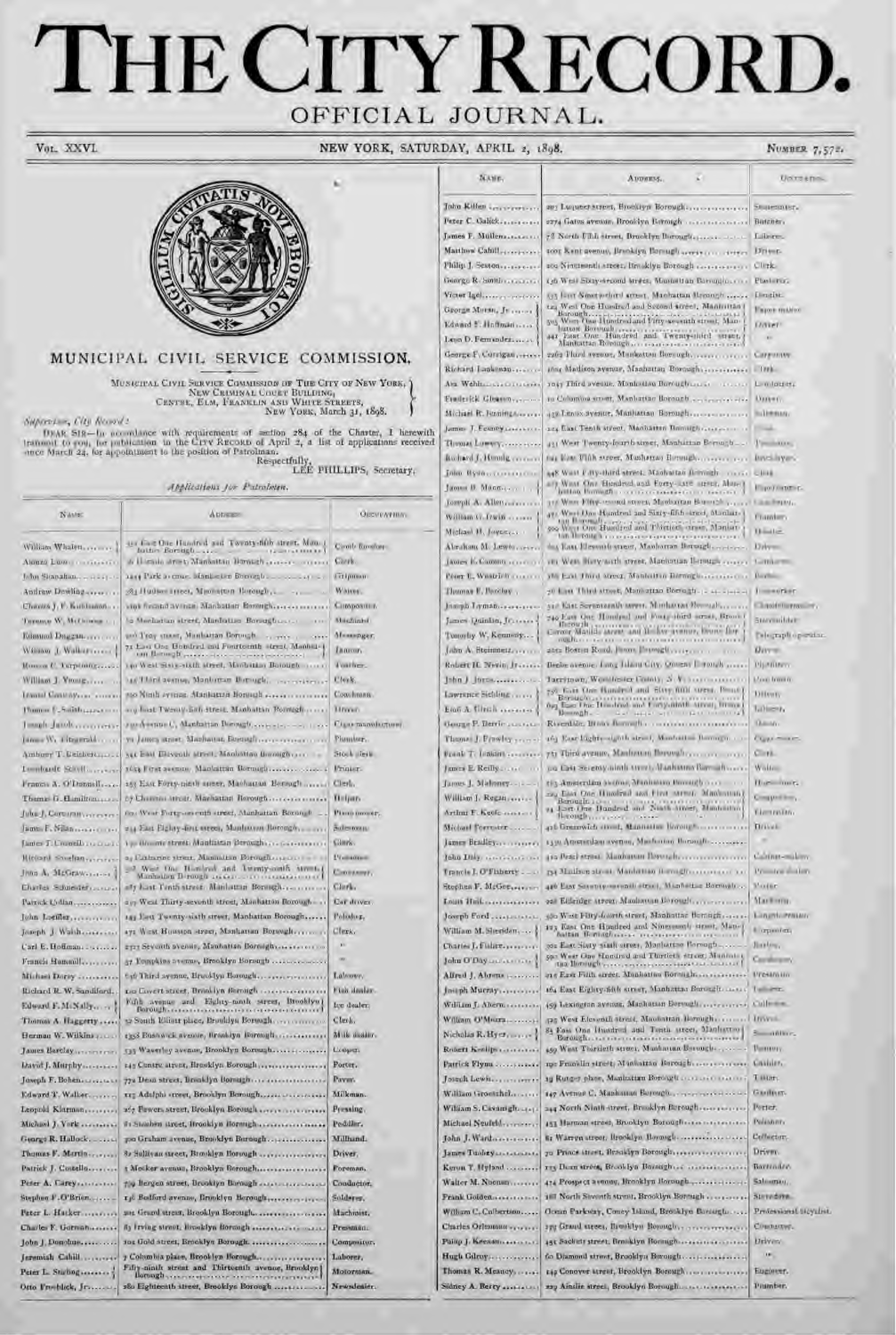### 1466

### COUNTY CLERK'S OFFICE. No. 7 ani i Nos Cesso Cambiona, a Satang nat<br>Washin Samua a sang Causa<br>Geolog It Fournam, Deputy

### THE CITY RECORD OFFICE.

 $A_{\rm HI}$  if a grain of Personal concentrational interaction is a second of the second concentration of the second concentration of the second concentration of the second concentration of the second concentration of the se

NEW EAST BIYTH BETOGE COMMISSION. 

### DISTRICT VELORNEY

New Criminal Clare J. 2004, Control Brent, 4 to 8  $\frac{10.4~\mathrm{F}/M_{\odot}}{3.85~\mathrm{Jpc}}$  Vita Warrentown (1958)<br>10 An estasy ("Warran J. Malicowa, Cassa)<br>Carrier

 $\mu_{\rm{max}}$   $_{U_{1}}$  , the<br>reactions. Bothing,  $N_{\rm{max}}$  , the direct  $M_{\rm{max}}$  ,<br> $M_{\rm{max}}$  ,  $M_{\rm{max}}$  ,  $N_{\rm{max}}$  ,<br>  $N_{\rm{max}}$ 

 $\begin{tabular}{l|c|c|c|c|c|c|c|c} \hline $0_{\rm F}^{\rm max}$ & 2\,mm, $0_{\rm F}$ & 0_{\rm F}$ & 0_{\rm F}$ & 0_{\rm F}$ & 0_{\rm F}$ & 0_{\rm F}$ & 0_{\rm F}$ & 0_{\rm F}$ & 0_{\rm F}$ \\ \hline $0_{\rm F}^{\rm max}$ & 0_{\rm F}$ & 0_{\rm F}$ & 0_{\rm F}$ & 0_{\rm F}$ & 0_{\rm F}$ & 0_{\rm F}$ & 0_{\rm F}$ & 0_{\rm F}$ & 0_{\rm F}$ & 0_{\rm F}$ & 0_{\rm F$ 

### gunnitie-

 $\begin{tabular}{c} \multicolumn{2}{c}{\textbf{Orr} of the number of Magnations} \\ \multicolumn{2}{c}{\textbf{Orr} of the Mnonlim of the number of Mnonlim of the number of Mnonlim of the number of Mnonlim of the number of Mnonlim of the number of Mnonlim of the number of Mnonlim of the number of Mnonlim of the number of Mnonlim of the number of Mnonlim of the number of Mnonlim of the number of Mnonlim of the number of Mnonlim of the number of Mnonlim of the number of Mnonlim of the number of Mnonlim of the number of Mnonlim of the number of Mnonlim of the number of Mnonlim of the number of Mnonlim of the number of Mnonlim of the number of Mnonlim of the number of Mnonlim of the number of Mnonlim of the number of M$ 

- Provided at the Miller. Astrona Monteus Annula Millionita.

Here all of Brooklyn. Accuser & Illinois, Orlin, W. Drawl.

formar - O Trener  $\mbox{Poisson}(T)$  .<br>Unitary  $H(x)$  is close in . In the  $\{x_j\}$  is<br>a fixed by  $\{x_i\}$  is a fixed by  $\{x_i\}$  in<br>contrast in . If

Herealy of Richmond Joan Beaven, Grossey C. Temper.

scessmarts could

New Control Courses are known means to pray the County & Chemical and John U. V. Anno 13, San<br>Frank, William V. Libany, Chief Garth.

### SUPERAL COUNTS

 $\begin{tabular}{|c|c|c|c|} \hline & \multicolumn{1}{|c|}{3.79\text{ GeV}} & \multicolumn{1}{|c|}{5.79\text{ GeV}} \\ \hline 5.79\text{ GeV} & \multicolumn{1}{|c|}{1.79\text{ GeV}} & \multicolumn{1}{|c|}{1.79\text{ GeV}} & \multicolumn{1}{|c|}{5.79\text{ GeV}} \\ \hline 5.79\text{ GeV} & \multicolumn{1}{|c|}{1.79\text{ GeV}} & \multicolumn{1}{|c|}{1.79\text{ GeV}} & \multicolumn{1}{|c|}{1.79\$ 

WILLIAM 1 **HIMBUX SYNTAY** 

### COURT IN MENTRO SECTION

ņ.

### APPELLATE DIVISION, SUPREME COURT.

### CITE COLET.

Descreens Deliber, Or Hall Prob.<br>General Term<br>Trail Term, Part I.<br>Part II.<br>Two Hit.<br>Special Term (Permitter of the hold as a

Special Term Chartlers will be fold to a W/re-P. Clerk's Office, holomonical building, h - p. Clerk's or

attent as the Party at the Chief Jacobsey Jacob H. McLaurent Assembly, Chief Jacobsey, Chief and McLaurent Assembly, Chief and Party and Party and Party and Party and Party and Party and Party and Party and Party and Part

CRIMINAL DIVISION, SUPREME COURT, Nam Grimmal Carry Building, Crocer Street, Crocer<br>agencies in man white Angel Crocer Street in the Auto Crocer<br>Posts, Canadian Croce, Groen front to wate to a

### COUNT OF EFRIAL BESIDES.

**MANGIONAL COURTS** Dictionarie al Michaelan First Discrete Plant Ward Poster Wash, and all computer of the Plant Ward Poster of Hensiboty<br>and Wardball agrees, including Computer Flant, Belleville, United and the Operator's Blant<br>Belleville, Belleville, Plant and the

crossed F. Roman, Jenier, Jean E. Lynca, Cork,

 $\gamma$  and  $D[\alpha\alpha\alpha\alpha\beta\gamma\delta\gamma\gamma\alpha\beta]$  . Hence, and Thiermann  $\eta$  and  $\alpha$  and  $\alpha$  is a continuous from the character of the continuous of the continuous continuous

**Contracts for California and Leading Mark Contracts for the Contracts of Leading Americans**<br>Contracts for the contracts in Additional problems of the contracts of the contracts of the Contracts of the Contracts of the Con

 $\begin{tabular}{l|cccccc|} \hline Section 1 & (mix)=1\&mix=1\&mix=1\&mix=1\&mix=1\&mix=1\&mix=1\&mix=1\&mix=1\&mix=1\&mix=1\&mix=1\&mix=1\&mix=1\&mix=1\&mix=1\&mix=1\&mix=1\&mix=1\&mix=1\&mix=1\&mix=1\&mix=1\&mix=1\&mix=1\&mix=1\&mix=1\&mix=1\&mix=1\&mix=1\&mix=1\&mix=1\&mix=1\&mix$ 

 $1 - 11$ 

An other continues open Press products, to a restrict for North Electric

 $\frac{1}{1}$  and  $\frac{1}{1}$  . The contract of the state of the state of the  $\frac{1}{1}$  ,  $\frac{1}{1}$  ,  $\frac{1}{1}$  ,  $\frac{1}{1}$  ,  $\frac{1}{1}$  ,  $\frac{1}{1}$  ,  $\frac{1}{1}$  ,  $\frac{1}{1}$  ,  $\frac{1}{1}$  ,  $\frac{1}{1}$  ,  $\frac{1}{1}$  ,  $\frac{1}{1}$  ,  $\frac{1$ Winds awarder-loss file Wards, homes that gen-

that's one quotation from pack. to a trat-

These A Channel, January Janes J. Company

### -Thomas of the Roman

 $\begin{picture}(180,10) \put(0,0){\vector(1,0){100}} \put(10,0){\vector(1,0){100}} \put(10,0){\vector(1,0){100}} \put(10,0){\vector(1,0){100}} \put(10,0){\vector(1,0){100}} \put(10,0){\vector(1,0){100}} \put(10,0){\vector(1,0){100}} \put(10,0){\vector(1,0){100}} \put(10,0){\vector(1,0){100}} \put(10,0){\vector(1,0){100}} \put(10,0){\vector(1,0){100}}$ WILLIAM W. PROPERTY JOHN . JOHN M. STEWART,

Decoupt of Brickshire 

1996, Daniel Jacobyzonto, Thirdell, Third and<br>2003, Third Wash, Carolina of Wash Lighth

ину<br>Кайтана (увайшана Данако Данаком Л.<br>Сите}кана при Дина узоблежувано  $n00$ 

**Morestlef Queene** 

The Discovering Ward of Long Direct Lines.<br> With the Ward Lines on Queen.<br> The said Lines. James Thomas P. Known.

Chain Charles after the company for the line of the bank many charges of the line of the company of the company of the company of the company of the company of the company of the company of the company of the company of th

Section Diraction and and Diraction of the second state of the second state of the second state of the second state of the second state of the second state of the second state of the second state of the second state of th

There is the new own a function of the

Birmush of Michaeond,

First Discrete Library and Section 1, 1980, 1980, 1980, 1980, 1980, 1980, 1980, 1980, 1980, 1980, 1980, 1980, 1980, 1980, 1980, 1980, 1980, 1980, 1980, 1980, 1980, 1980, 1980, 1980, 1980, 1980, 1980, 1980, 1980, 1980, 198

 $\lambda$  and detection of the state in the state of the state in the state of the state of the state of the state of the state in the state of the state of the state of the state of the state of the state of the state of the

SATURDAY, APRIL 2, 1898.

poration upon dela or contrast, or who is a definitive, as<br>sarely or adherwise, upon any obligation to the Car-<br>poration.

section.<br>
The award of the functional point of the state of the pressions.<br>
The Coal is the pressing of the big and the grantite of<br>the transfer pressing of the pressing of the coal is the space of the<br>
The Coal is a short

changes in the time or place of delivery, however, may<br>be onder in the time or place of delivery, however, may<br>be onder to serving by the flowith of Hemith and the<br>resonanting is estimated and approximated only, and bilde

gree. Where more than one person is interested, it is<br>required that the varification be made and subscribed<br>by all the parties interested.

requires that the variation is made and a<br>simulated by inflictional transitional that they are variated to required to turnish rection<br>point that the contrast of the contrast of the city at property and regularly the cont

should the person or persons to whom the contract

Finally, the person is provided by the samples of the sample of the sample of the sample of the sample of the sample of the sample of the sample of the sample of the sample of the sample of the sample of the sample of the

Bidders are randomed to examine the form of gen-<br>tract and the specifications for particulars before making their extensions. Bidders will write out the amount<br>of their estimates. Bidders will write out the amount formers.

is the comparison of the Department Comparison of the Cambridge and the comparison of the Cambridge and the comparison with the comparison will be made that particular the comparison will be compared that on deviation from

CERTIS, WHITS, ELE AND I RABELES SYSTEMS,  $A^T$  A METTING OF THE HOARD OF HEALTH  $A^T$  of the Department of Highland OP HEALTH York, held March 24, (696, the tollowing resolution was

adupted ;

Resolved, That, ander the power conferred by law<br>mon the Board of Health of the Department of Health,<br>the following undifferent and the members of the same of<br>for the accurring of life and leadth be and the same of<br>bericly

beauty and secured to some percurian to the bandward context of the samiling Code :<br>
Sec. sp. The walls and asilings throughly whenever men to determine the state of the Baard of Baard, and not bear than time increments i

DEPAPTMENT OF HEALTH, SYNCETS,

THE CITY RECORD.

### CITY MAGISTRATES COURTS.

Content MAGISTICATES COURTS,<br>
Content in the Magistra All and All and All and All and All and All and All and Content Content<br>
Content All and All and All and All and All and All and All and All and Content<br>
All and Jons C

avenue. Fills District .- Do- Humbred and Twenty-first street, otherstern corner of Sylvan place.<br>Stark District—One Hundred and Filty-eighth street

and Third avenue.<br>Seventh Descript-Fifty-fourth arrow, west of Eighth avenue

### Sussice Division,

Мадикран-**Homas of Queens** 

### **Abrough of Birliniand,**

Les Division New Highlian Area Joand, Jane<br>Grown Macorino<br>Samuel Division State by State (should Newtown)  $\mathbf{M}$  ,  $\mathbf{M}$  ,  $\mathbf{M}$  ,  $\mathbf{M}$  ,  $\mathbf{M}$  ,  $\mathbf{M}$  ,  $\mathbf{M}$  ,  $\mathbf{M}$  ,  $\mathbf{M}$  ,  $\mathbf{M}$  ,  $\mathbf{M}$  ,  $\mathbf{M}$  ,  $\mathbf{M}$  ,  $\mathbf{M}$  ,  $\mathbf{M}$  ,  $\mathbf{M}$  ,  $\mathbf{M}$  ,  $\mathbf{M}$  ,  $\mathbf{M}$  ,  $\mathbf{M}$  ,

### OFFICIAL PAPERS.

MORNIKO-MORNINGJOURNAL," ERLE-VI press that Normally County Science<br>Westly - Warrier County County Science<br>Common - Margar Journal O

WILLIAM A BUTLER, Supervisor Cay Reveal, **Javiany so, that** 

# DEPARTMENT OF STREET<br>CLEANING.

 $\begin{tabular}{c|c|c|c|c} \hline \textit{SAG} & \textit{or} & \textit{pog} & \textit{pog} & \textit{pog} & \textit{pog} & \textit{pog} & \textit{pog} & \textit{pog} \\ \hline \textit{or} & \textit{cog} & \textit{cog} & \textit{cog} & \textit{cog} & \textit{cog} & \textit{cog} \\ \hline \textit{cog} & \textit{cog} & \textit{cog} & \textit{cog} & \textit{cog} & \textit{cog} & \textit{cog} \\ \hline \textit{cog} & \text$  $0.11 - 0.25 - 0.1$ 

 $\begin{array}{l} \mathbf{N} \stackrel{\mbox{\scriptsize{CUCU}}}{\longrightarrow} \mathbf{N} \stackrel{\mbox{\scriptsize{CUCU}}}{\longrightarrow} \mathbf{N} \stackrel{\mbox{\scriptsize{CUCU}}}{\longrightarrow} \mathbf{N} \stackrel{\mbox{\scriptsize{CUCU}}}{\longrightarrow} \mathbf{N} \stackrel{\mbox{\scriptsize{CUCU}}}{\longrightarrow} \mathbf{N} \stackrel{\mbox{\scriptsize{CUCU}}}{\longrightarrow} \mathbf{N} \stackrel{\mbox{\scriptsize{CUCU}}}{\longrightarrow} \mathbf{N} \stackrel{\mbox{\scriptsize{CUCU}}}{\longrightarrow} \mathbf{N} \stackrel{\mbox{\scriptsize{CUCU}}}{$ 

as via on very mile and countil turnite, more or 

 $14 \, \mathrm{WES}$  McCARTNLV,  $\mathbb{L}$  and since of Struct Liming.

 $\begin{tabular}{l|c|c|c|c|c} \hline \textbf{PE} (USONS) HAVINGB WILKHEADS TO PILL, IN the vicinity of New York Bay, can preserve material for the input, etc., such as the following case, we consider the following problem. For example, by applying its the Commassoner of Street Chemistry,  $M_{\rm P} \equiv 10000 \, {\rm spc}^{-1} \, {\rm Gyr}^{-1} \, {\rm Gyr}^{-1} \, {\rm Gyr}^{-1} \, {\rm Gyr}^{-1} \, {\rm Gyr}^{-1} \, {\rm Gyr}^{-1} \, {\rm Gyr}^{-1} \, {\rm Gyr}^{-1} \, {\rm Gyr}^{-1} \, {\rm Gyr}^{-1} \,$$ 

DEPARTMENT OF HEALTH.

DENATREST OF HEALTH,<br>CENTRE, WHITE, EXAMPLE ENGINEER, N.

TO CONTRACTORS.

 $\mathbf{S}^{\text{T} \text{ A L EID}}$  Education 148 ESTIMATES TOR FITE-<br>and the function of the Hamilton Tour and Keneptian Hamilton Hamilton and the<br>sequence of the state of the fitter of the linear distribution of<br>the process at the ef

te leat.<br>2. barsas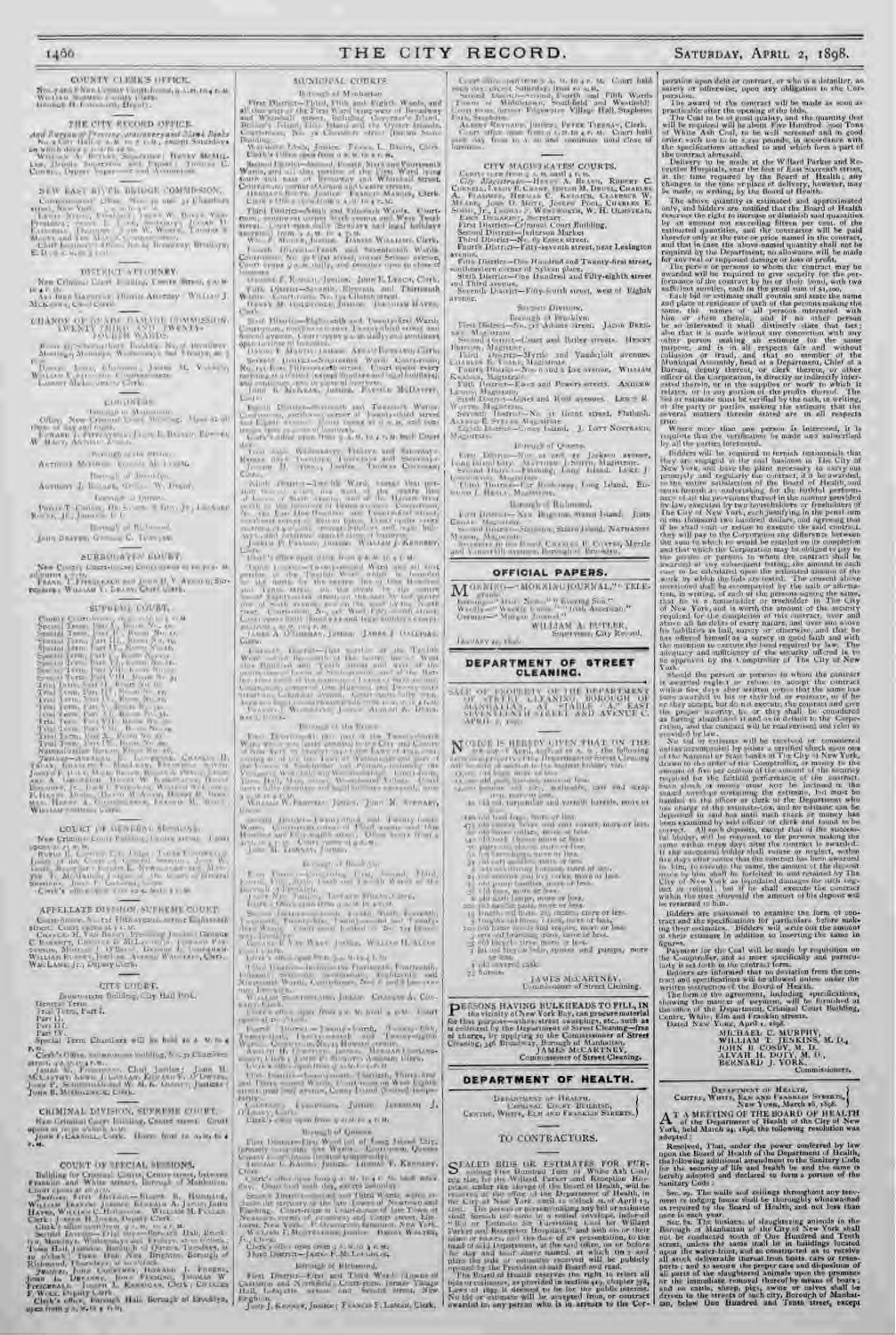Decouple Statistic areas and Eleventh ayers<br>in the model of the province of chapter  $M\bar{n}$ , hence of the<br> $j$  can show that any fat, hides, heads or extracting<br>or collect relucing parts of show that any fat, hides, heads

Board, Mr rical cary cattle, sheen, sweet, pass on raises he because there also<br>general in the Bayangh of Broadyn, except where anch maximum is obtained<br>because there are a substitute to be a maximum in order to prove<br>the

L. S.J. M. C. MURPHV, President,

# DEPARTMENT OF PUBLIC<br>CHARITIES.

**CHARITIES.**<br> **CHARITIES.**<br> **CHARITIES.**<br> **CHARITIES.**<br> **CONSTRATION OF BIOGENTS and CHARITIES.**<br> **CONSTRATION CONDUCT AND FOR THE VEAR**<br> **CARITION CONDUCT** AS TO CONSULT AND FOR THE VEAR<br>
April 15, 1898, v. Discussions i

partment and read.<br>
The Hosten or Proute University of the Richard Tin<br>
RIGHT TO REGINE THE PERSON OF DEPARTMENT IN THE THE THE THE REAL INTERCTS. AS PROVINCE IN THE THE THE THE STATE OF THE THE STATE OF THE THE STATE OF T

No find or estimate will be accepted from an enditorial meanded in, any person who is in expansion to the low-partition product or parameters of order and the low-partition of the state of the state of the state of the st

The award of the contract will be made as more as<br>rand-able after the apening of the bids. Include the required to the index<br>the most like required to the made from time to me, and m such quantities as may be directed by t bin time, Con

suid Commissioners, this contract must be brown to be under<br>grad in and well proported for the brotoners, and must<br>proport in and well proported for the brotoners, and must<br>present as the commission to their refers and the

success, and to the particle and the moment of GNI THOUSARY, and to the first Each and the moment of the particle and the particle and the same the moment of the moment of the moment of the moment of the moment of the mom

matchmatch probability the match and the constraints of the properties that the properties and the constraints of the properties of the property of the based of the constraints of the based of the constraints of the const and retained by The City of New York as liquidated<br>damages for such region or refized, but if he shall excerce the contrast widdle the top adversard, the amount<br>of his deposit will be returned to him.

or fin deposit will be refurrated to him.<br>
Should the person or persons to whim the emitted<br>
new be awarded log-letter refuse to accept the construct<br>
multip five days after written notice that the same has<br>
been swarted

budders will write out the amount of estimates in addition to meeting the same by a guess,<br>Hapmant will be made by a requestion on the Complete training the main by a requestion on the Completeler,

The form of the contract, including specifications,<br>and showing the moment of payment, can be obtained as<br>and showing the moment of payment, can be obtained as<br> $\Delta t$  the office of the Department, Ne, as if Third vening a<br>

JOHN W. KELLER, President,<br>ADOLPH MMIN, JR. Commissioner,<br>JAMES FEENY, Commissioner,<br>Department of Public Charities

- DECAPDENT OF PUBLICAYS AND QUEST-PERSONALS FIRE TWO THUESAND LIBERT

**P** Extraction of Fundative data Querta ( $\mathbf{r}$  is the set of the set of the set of the set of the set of the set of the set of the set of the set of the set of the set of the set of the set of the set of the set of the

The<br>simulation of the time parallel in the disk. The parallel internal case<br>of the time and internal case and for the case of the simulation of the simulation of<br> $\alpha$  and the simulation of the simulation of the simulation National or easier Banks of Tie City of New York, then<br>you is the comparable of the Comparable of the Comparable of the sensitive<br> $\tau$  and an example of the comparable of the sensitive<br> $\tau$  and the contribute of the sensi

performant in and as in default to measure the contract of the contract will be readvertised and trief as provided by low. Fulders will write our the same in and<br>interval in figure . The same in and<br>perform to instant the

DELARTMENT OF PEGLIC CHARITIES, DIGIOUSLY AND QUEENS, New Young, March 29, 1898.

PROPOSALS FOR GROCERIES, PROVISIONS, ICE, COAL, DRY GOODS AND MISCRILLANEOUS SUPPLIES.

C EALED HIDS OR ESTIMATES FOR FURNISH.<br>
O. for Greenries, Provisions, Ize, Coal, Dry Greek, the figs. The past regis, in connective with a sophistical<br>
specifications, will be received at the Office of the Particular posi

read.<br>The person or person making any hol or estimate that formish the same in a scaled envelope induced<br>with formish the same in a scaled envelope induced "Miscellaneous Supplies," with the art their name or<br>names, and t

dent, or his duly authorized agent, of and Department

THE CITY RECORD.

 $1704$ <br> $1504$ 

 $1300x$ 

1811)<br>1811)<br>1919:<br>1916:<br>1916:

 $\begin{array}{l} \text{erg}\, \text{e} \text{g}, \\ 11111 \\ 13121 \\ 131411 \\ 11111 \\ 11111 \\ 11111 \\ 11111 \\ 11111 \\ 11111 \\ 11111 \\ 11111 \\ 11111 \\ 11111 \\ 11111 \\ 11111 \\ 11111 \\ 11111 \\ 11111 \\ 11111 \\ 11111 \\ 11111 \\ 11111 \\ 11111 \\ 11111 \\ 11111 \\ 11111 \\ 11111 \\ 11111$ 

1573)<br>1643-<br>1878)<br>1845)

х 5 айс<br>х 1 м у -<br>х 3 м у -<br>х 5 м у -<br>х π 8 м ,<br>х п 8 м ,

**Likin** 

 $135$ 

1336.  $\frac{1+37}{1+30}$ 5.19-

 $(511)$ isan<br>Isan

154%<br>154% 45400 نږي<br>عدوا **STER** 1351. ryati<br>Utili

1352)<br>1366 精神<br>現在<br>1953年

and each can be unproduced agent, as an inspection<br>in the condition of the layers in the case of the standard function for any<br>all the condition of the condition of the state of the state of<br>the state of the decound decre ит зресивент<br>institutions.

rmix. igm.

colonitous, weight, our allowed and vertexed at<br> $0$ itentions), weight, our allowed an reversed at<br> $0$ itents.<br> $0$ itents and  $\mu$  is a streamed and  $\mu$  in proximity and  $\mu$  is a real parameter in<br> $\mu$  is a real parameter

 $\label{eq:constr} \begin{split} & \text{sample} \\ & \text{Excess}(\text{sum}) \leq \text{Sversus} \text{ and } \text{M}(\text{min}(\text{sum}), \text{sum}(\text{sum}), \text{sum}(\text{sum}), \text{sum}(\text{sum}), \text{sum}(\text{sum}), \text{sum}(\text{sum}), \text{sum}(\text{sum}), \text{sum}(\text{sum}), \text{sum}(\text{sum}), \text{sum}(\text{sum}), \text{sum}(\text{sum}), \text{sum}(\text{sum}), \text{sum}(\text{sum}), \text{sum}(\text{sum}), \text{sum}(\text{sum}), \text{sum}(\text{sum}), \text{sum}(\text{$ 

For the same state of the same state of the same state of the same state of the same state of the same state of the same state of the same state of the same state of the same state of the same state of the same state of t

1511)<br>1341-<br>1342-

art.

Patrimos, Pa<br/>.<br> Patrimos, Patrimos, Patrimos, Patrimos, Patrimos, Patrimos, Patrimos, Patrimos, Patrimos, Patrimos, Patrimos, Patrimos, Patrimos, Patrimos, Patrimos, Patrimos, Patrimos, Patrimos, Patrimos, Patrimos, P Mile.<br>Mole

materials.<br>
169. – Bolding Fot-scorpe, Atmilensen, Plan- and<br>
No empty parliament in the conditions at incidence. Pathwell,<br>
No empty parliament of the representation in higher or<br>
control is except such as are the space i fications.<br>Bidders will state the price for each article, by which

Reducer will the first condition of the basic of the basic of the condition of the state of the state of the state of the state of the state of the state of the state of the state of the state of the state of the state of

No bid or existance will be accepted from ar contract<br>awarded to any person which is accepted from art to the Cor<br>paration upon debt ar denotract, or who is a definitely as<br>surely or otherwise, upon any obligation to the C

consists of the Eosimon and 1 in arrival is the Eosimon of the constraint and the constraint of the constraint of the constraint of the constraint of the constraint of the constraint of the constraints of the constraints

1497)<br>The dual cost is collected to exceed<br>a fit some, they will perform the Comparison on the content any difference between the<br>symphons of the signal content of the content and different and in<br>the signal content of th

1467

exercise the contract within the terms afternal disc contract this depends will be returned to thus, then the contract of the angle of the angle of the contract of the angle of the contract of the contract beam awithin an

 $\begin{tabular}{l|c|c|c|c|c} \hline \textbf{DAMMIMIST} & \textbf{DAMIST} & \textbf{DAMIST} & \textbf{DAMIST} \\ \hline \textbf{MOMIST} & \textbf{MOMIST} & \textbf{MOMIST} & \textbf{MOMIST} \\ \hline \textbf{MOMI} & \textbf{MOMI} & \textbf{MOMI} & \textbf{MOMI} \\ \hline \textbf{MUMI} & \textbf{MOMI} & \textbf{MOMI} & \textbf{0}_{21} & \textbf{0}_{22} \\ \hline \end{tabular}$ 

TO CONTRACTORS.

To CONTRACTORS.<br>
PROFINALE FOR MATERIALE AND WORK BUILDING POR MATERIALE AND WORK BUILDING THE ALTERATIONS TO MULTING HELD (SECURE TO REFLECT THE SECURE THE SECURE THE SECURE THE SECURE THE SECURE THE SECURE THE SECURE TH

permain mum juliar is contract at which a distinctive and an experiment with the Correlation of the contract with the contract with the spectrum of the contract with the contract with the contract with the contract with t

maps that users are performed to the contented of the properties that the particular beach in the factoristic state and a width particular state and a width of the animalism state and the system of the animalism in the bi